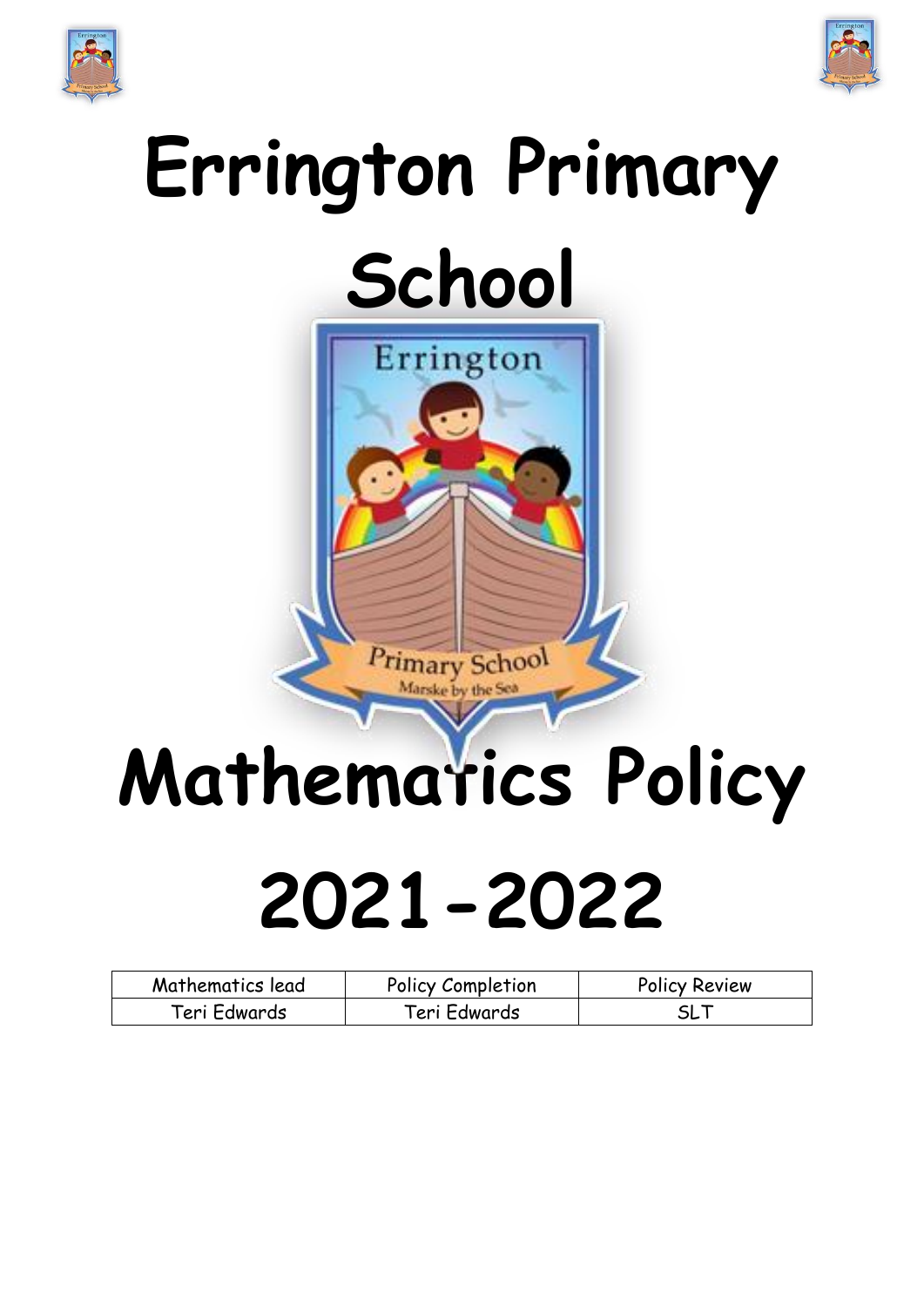



## **Errington Primary School Mathematics Policy**

#### **Policy Statement**

At Errington we believe mathematics is a tool for everyday life. It is a whole network of concepts and relationships which provide a way of viewing and making sense of the world. It is used to analyse and communicate information and ideas and to tackle a range of practical tasks and real-life problems. It also provides the materials and means for creating new imaginative worlds to explore.

The purpose of this policy is to describe our practice in Mathematics and the principles upon which this is based.

#### **Aims**

We aim to develop lively, enquiring minds encouraging children to become selfmotivated, confident and capable in order to solve problems that will become an integral part of their future. The intent of our mathematics curriculum is to provide children with a foundation for understanding number, reasoning, thinking logically and problem solving with resilience, so they are fully prepared for the future. It is essential that these keystones of Mathematics are embedded throughout all the strands of the National Curriculum.

The National Curriculum for mathematics aims to ensure that pupils:

- become fluent in the fundamentals of mathematics, including through varied and frequent practice with increasingly complex problems over time, so that pupils have conceptual understanding and are able to recall and apply their knowledge rapidly and accurately to problems.
- reason mathematically by following a line of enquiry, conjecturing relationships and generalisations, and developing an argument, justification or proof using mathematical language.
- can solve problems by applying their mathematics to a variety of routine and non-routine problems with increasing sophistication, including breaking down problems into a series of simpler steps and persevering in seeking solutions.

Using the Programmes of Study from the National Curriculum for Mathematics we aim to develop:

- An enjoyment and curiosity of mathematics and for children to feel confident in becoming successful.
- Children's abilities to use and apply mathematics to solve problems in both the classroom and real-life contexts.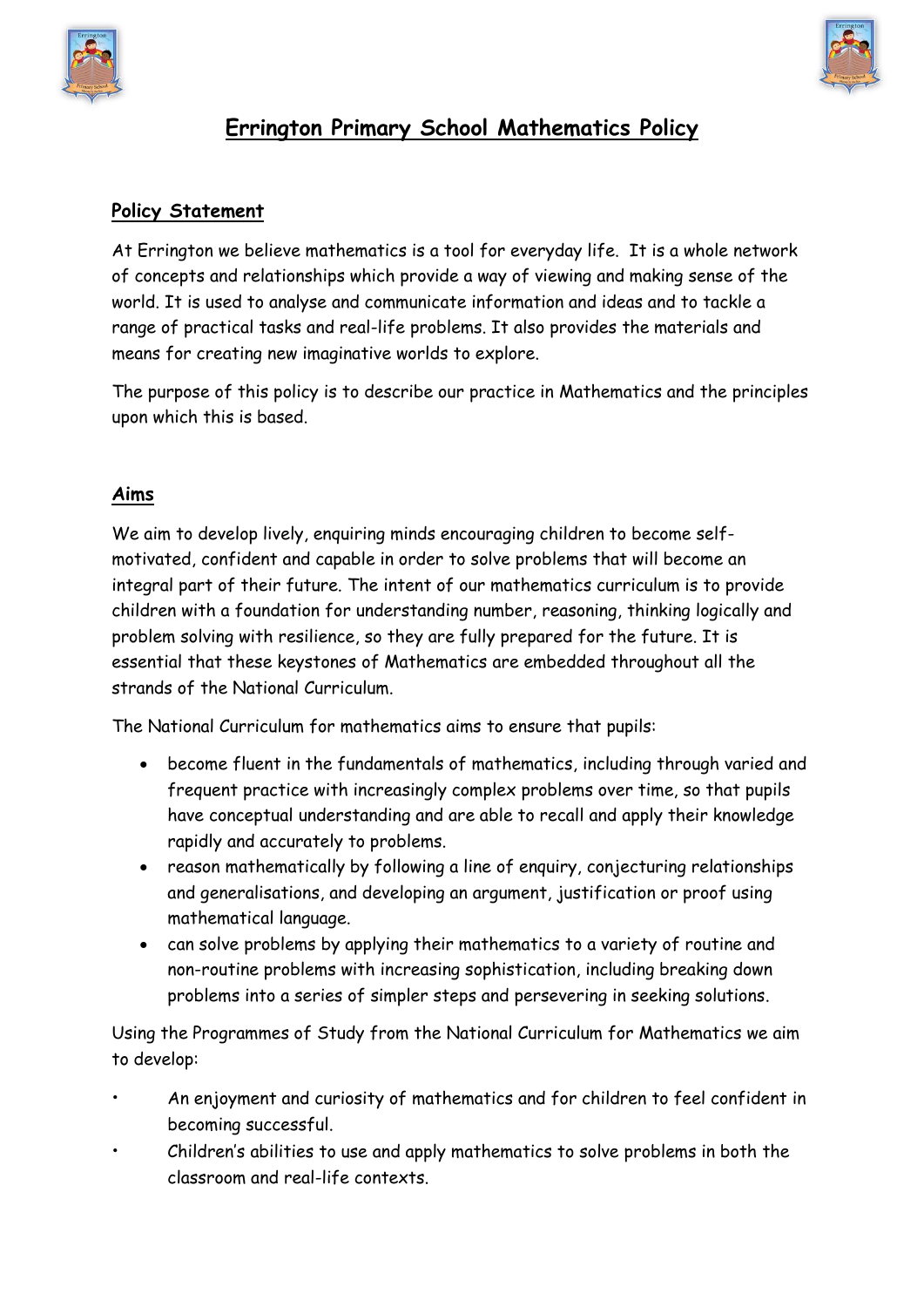



- A confidence to communicate ideas in both written forms and orally
- Independent and collaborative ways of working, encouraging children to share ideas and solve problems together
- A wide range of mathematical vocabulary to be modelled and used in the classroom environment
- The children's ability to recall mental facts accurately and quickly and using effective written calculation methods
- Children's logical thinking, reasoning and ability to problem solve as transferable life skills.

#### **The National Curriculum**

#### Early Years Foundation Stage

The programme of study for the Foundation stage is set out in the EYFS Framework. It is essential for children to develop a strong grounding in number so that all children develop the necessary building blocks to excel mathematically. At Errington, Mathematics involves providing children with opportunities to develop a deep understanding of number and the relationship between them. Children will be provided frequent and varied opportunities to improve their skills in counting, understanding and using numbers, calculating simple addition and subtraction problems. Errington pupils will be provided opportunities to develop their spatial reasoning skills across all ares of mathematics including shape, space and measures.

By the end of Reception, children are expected to read the Early Learning Goal (ELG) outlined below:

#### Early Learning Goals:

- Children can count reliably with numbers from 1 to 20, place them in order and say which number is one more or one less than a given number.
- Children have a deep understanding of number to 10 including the composition of each number.
- Children can subitise numbers up to 5.
- Children use everyday language to talk about size, weight, capacity, position, distance, time and money to compare quantities and objects and to solve problems.
- Children recognise, create and describe patterns including even and odds, double facts and how quantities can be shared equally.
- Children explore characteristics of everyday objects and shapes and use mathematical language to describe them.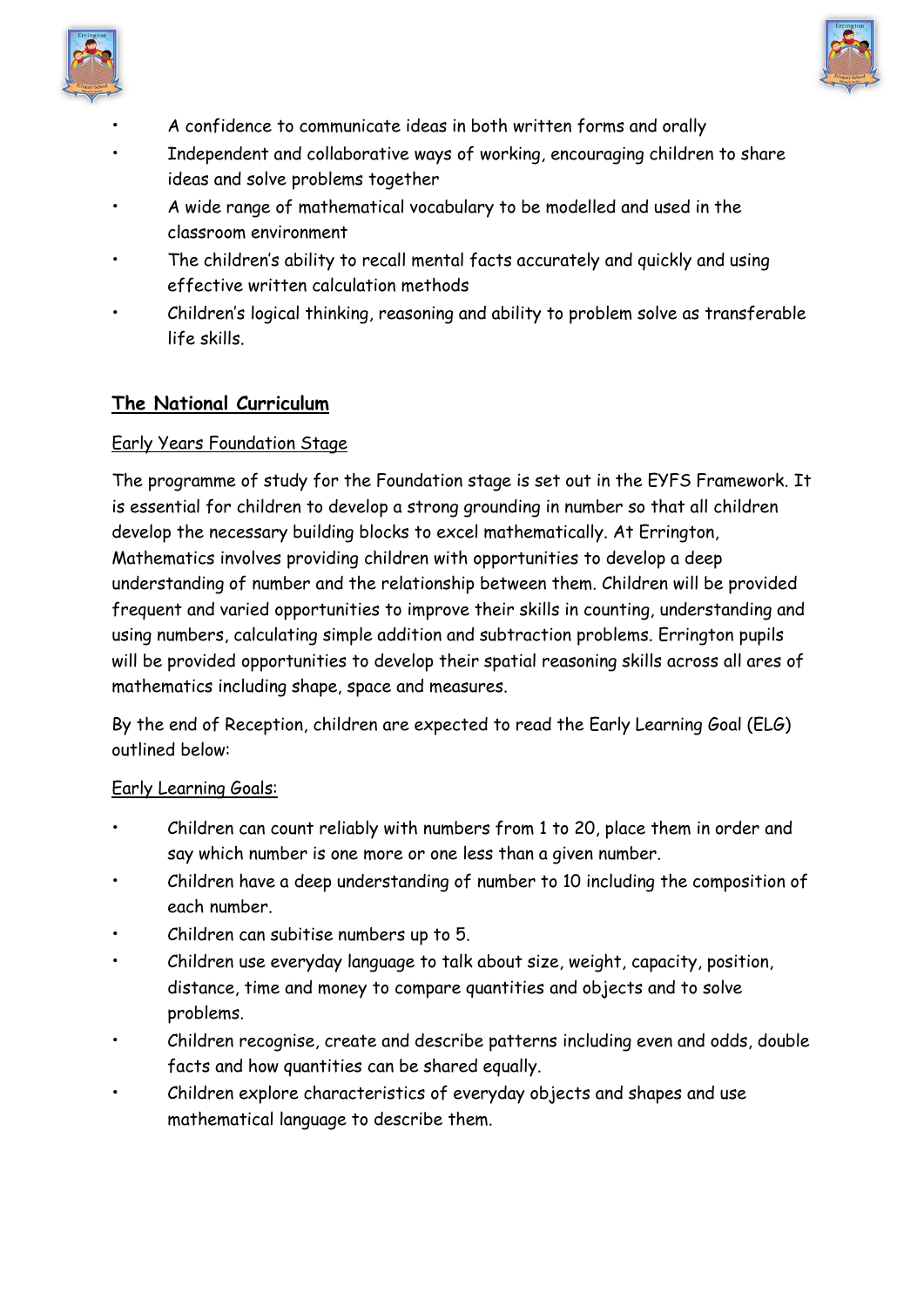



#### Key Stage One and Two

The Programmes of study for mathematics are set out year by year for Key Stages 1 and 2 in the new National Curriculum (2014). The programmes of study are organised in a distinct sequence and structured into separate domains. Pupils should make connections across mathematical ideas to develop fluency, mathematical reasoning and competence in solving increasingly sophisticated problems. By the end of each key stage, pupils are expected to know, apply and understand the matters, skills and processes specified in the relevant programme of study.

#### Key Stage One

The principal focus of mathematics teaching in Key Stage 1 is to ensure that pupils develop confidence and fluency with whole numbers, counting and place value. This should involve working with numerals, words and the four operations, including with practical resources (e.g. concrete objects and measuring tools).

At this stage, pupils should develop their ability to recognise, describe, draw, compare and sort different shapes and use the related vocabulary. Teaching should also involve using a range of measures to describe and compare different quantities such as length, mass, capacity/volume, time and money.

By the end of Year 2, pupils should know the number bonds to 20 and be precise in using and understanding place value. An emphasis on practice at this early stage will aid fluency. Pupils should read and spell mathematical vocabulary, at a level consistent with their increasing word reading and spelling knowledge at Key Stage 1.

#### Lower Key Stage Two

The principal focus of mathematics teaching in lower Key Stage 2 is to ensure that pupils become increasingly fluent with whole numbers and the four operations, including number facts and the concept of place value. This should ensure that pupils develop efficient recorded and non-recorded methods and perform calculations accurately with increasingly large whole numbers.

At this stage, pupils should develop their ability to solve a range of problems, including with simple fractions and decimal place value. Teaching should also ensure that pupils draw with increasing

accuracy and develop mathematical reasoning so they can analyse shapes and their properties, and confidently describe the relationships between them. It should ensure that they can use measuring instruments with accuracy and make connections between measure and number.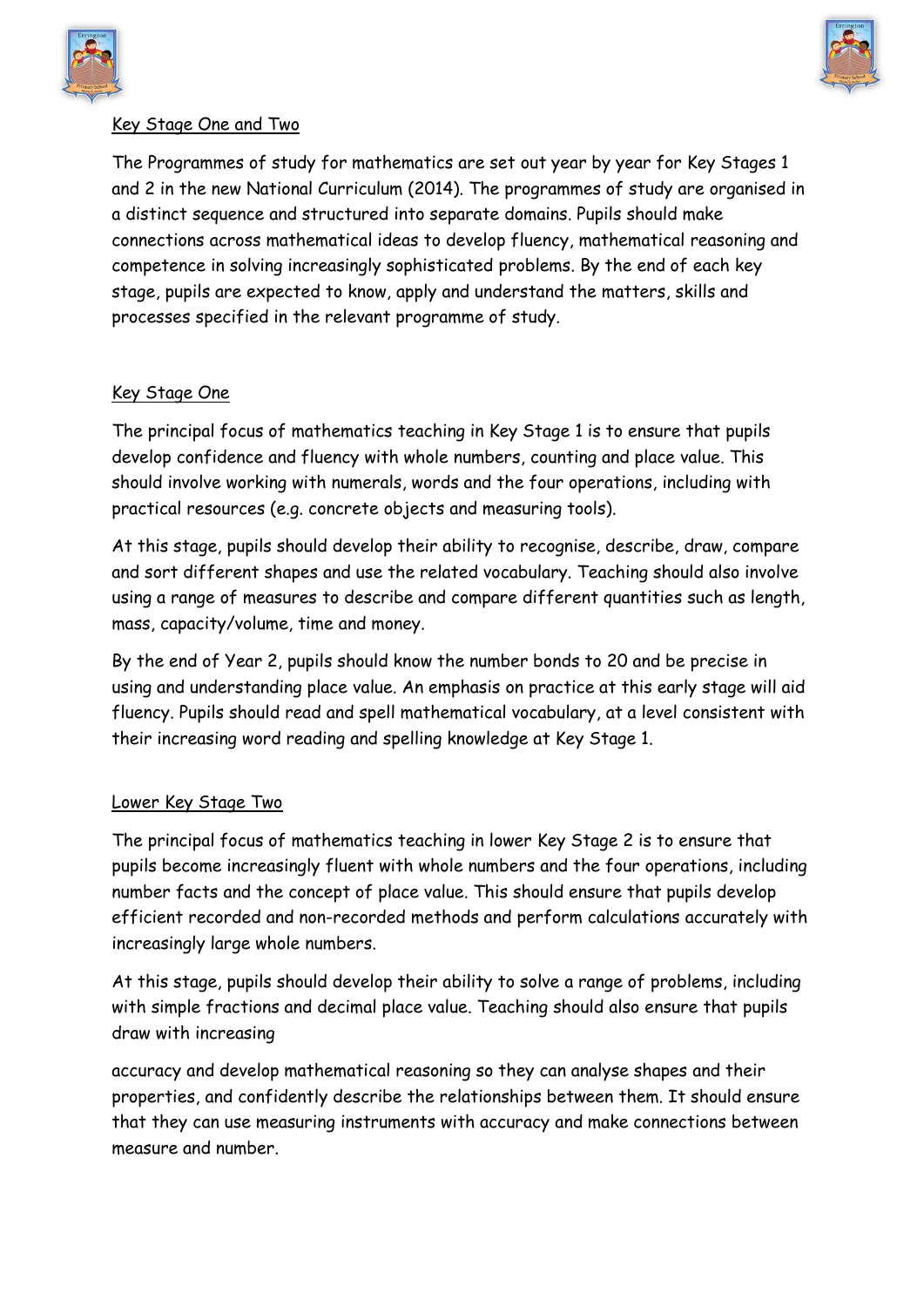



By the end of Year 4, pupils should have memorised their multiplication tables up to and including the x12 multiplication table and show precision and fluency in their work.

Pupils should read and spell mathematical vocabulary correctly and confidently, using their growing word reading knowledge and their knowledge of spelling.

#### Upper Key Stage Two

The principal focus of mathematics teaching in upper Key Stage 2 is to ensure that pupils extend their understanding of the number system and place value to include larger integers. This should develop the connections that pupils make between multiplication and division with fractions, decimals, percentages and ratio.

At this stage, pupils should develop their ability to solve a wider range of problems, including increasingly complex properties of numbers and arithmetic, and problems demanding efficient recorded and non-recorded methods of calculation. With this foundation in arithmetic, pupils are introduced to the language of algebra as a means for solving a variety of problems. Teaching in geometry and measures should consolidate and extend knowledge developed in number. Teaching should also ensure that pupils classify shapes with increasingly complex geometric properties and that they learn the vocabulary they need to describe them.

By the end of Year 6, pupils should be fluent in formal written methods for all four operations, including long multiplication and division, and in working with fractions, decimals and percentages.

Pupils should read, spell and pronounce mathematical vocabulary correctly.

#### **Teaching and Learning**

At Errington Primary, we believe that teaching should be individualised, so no schemes are followed in order to achieve this. Teachers have access to a variety of websites and planning to support their planning process which enables them to find high quality maths resources.

All lessons aim to teach children to be:

- fluent in their mathematical knowledge and skills.
- able to reason mathematically by following a line of enquiry.
- be able to solve problems by applying their mathematical skills.

The staff at Errington Primary School have high expectations of all children, irrespective of ability, and encourage them to be successful and achieve their full potential.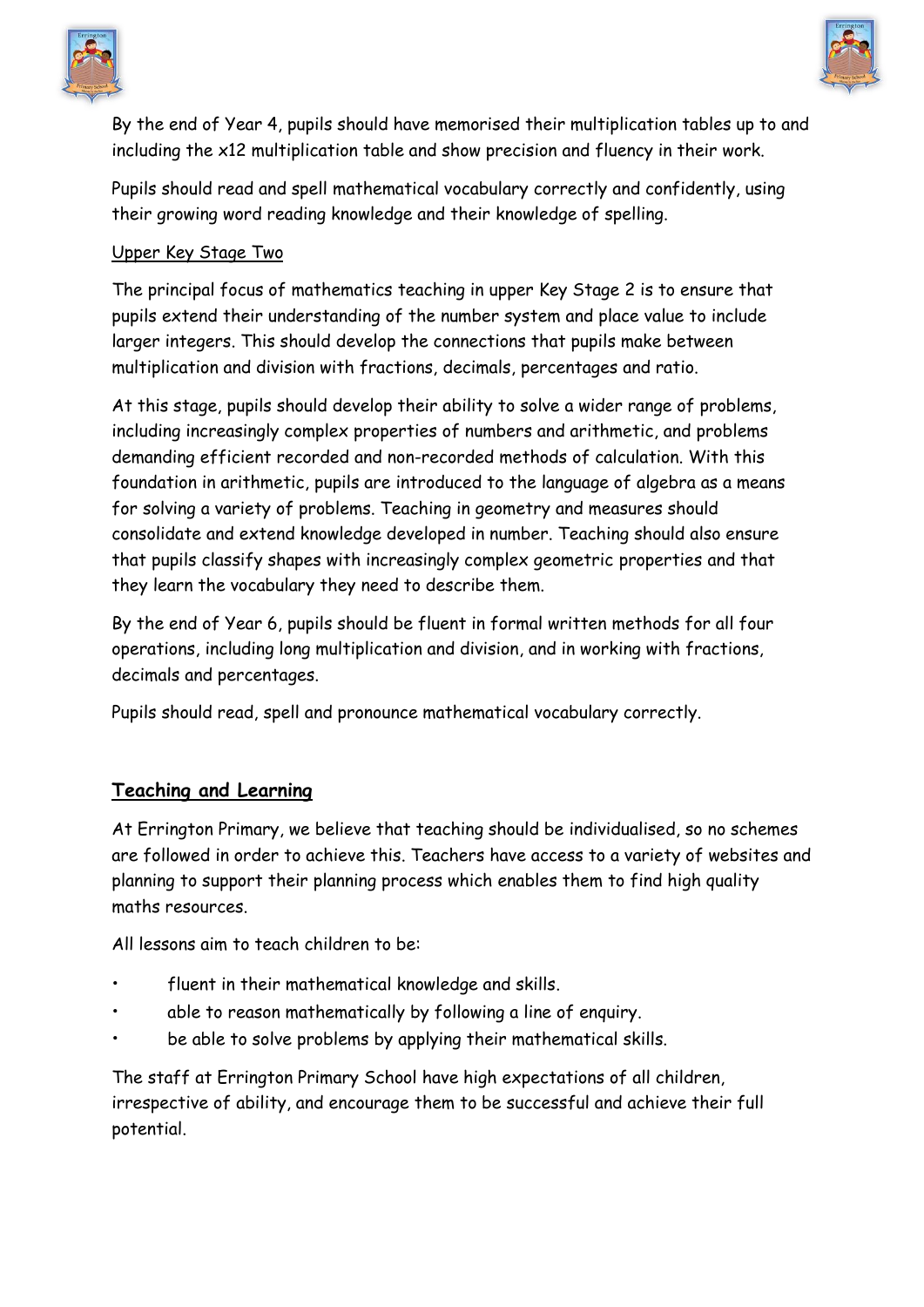



Children will learn maths using concrete materials first and will then move onto pictorial representations before tackling abstract problems. The CPA (Concrete, Pictorial, Abstract) approach is recommended to deliver a mastery approach to teaching mathematics. True mastery aims to develop all children's mathematical understanding at the same pace. As much as possible, children should be accessing the same learning. Differentiation should primarily be through support, scaffolding and deepening, not through task.

#### Planning and Organisation

At Errington Primary School, teachers are responsible for the numeracy in their class in consultation with and guidance from the mathematics subject leader. Teachers follow a long term plan (Appendix A). Staff use the White Rose Maths Scheme for a basis for their lessons and use other resources to support the children's learning (Abacus, NCETM, Classroom Secrets, Grammarsaurus, Test Base and Number Sense). Planning in this way ensures that the children have a variety of resources and opportunities to develop their mathematical understanding.

The approach to the teaching of Mathematics within the school is based on:

- a Mathematics lesson every day of an age appropriate length.
- 15 minutes of Number Sense per day in KS1 and Reception.
- 10 minutes of mental maths daily to be completed outside of the mathematics lesson.
- Fluency for five.

In addition to a mathematics lesson, the NCETM Mastering Number scheme will be followed for 15 minutes every day in KS1 and Reception. This aims to systematically teach children core declarative knowledge which will benefit all children including those that are disadvantaged. Ensuring children are able to quickly recall math facts enables them to solve problems and reason without their working memory being overloaded.

Errington's long term plan (Appendix A) ensures that all areas of the National Curriculum are covered within the correct year group. Place Value, Addition and Subtraction, and Multiplication and Division are core mathematical concepts. To ensure that children are able to succeed in these areas, they have been placed at the beginning of the year in blocked units to ensure sufficient time for consolidation. These core areas will be continuously revisited throughout the year during mental maths and fluency for five activities.

At the start of every maths lesson, children will revisit prior learning in a Fluency for Five session. This will ensure children revisit previous learning and that core math facts and skills are practised overtime through spaced learning. Low stake quizzes will be used at the end of each fluency block to assess learning.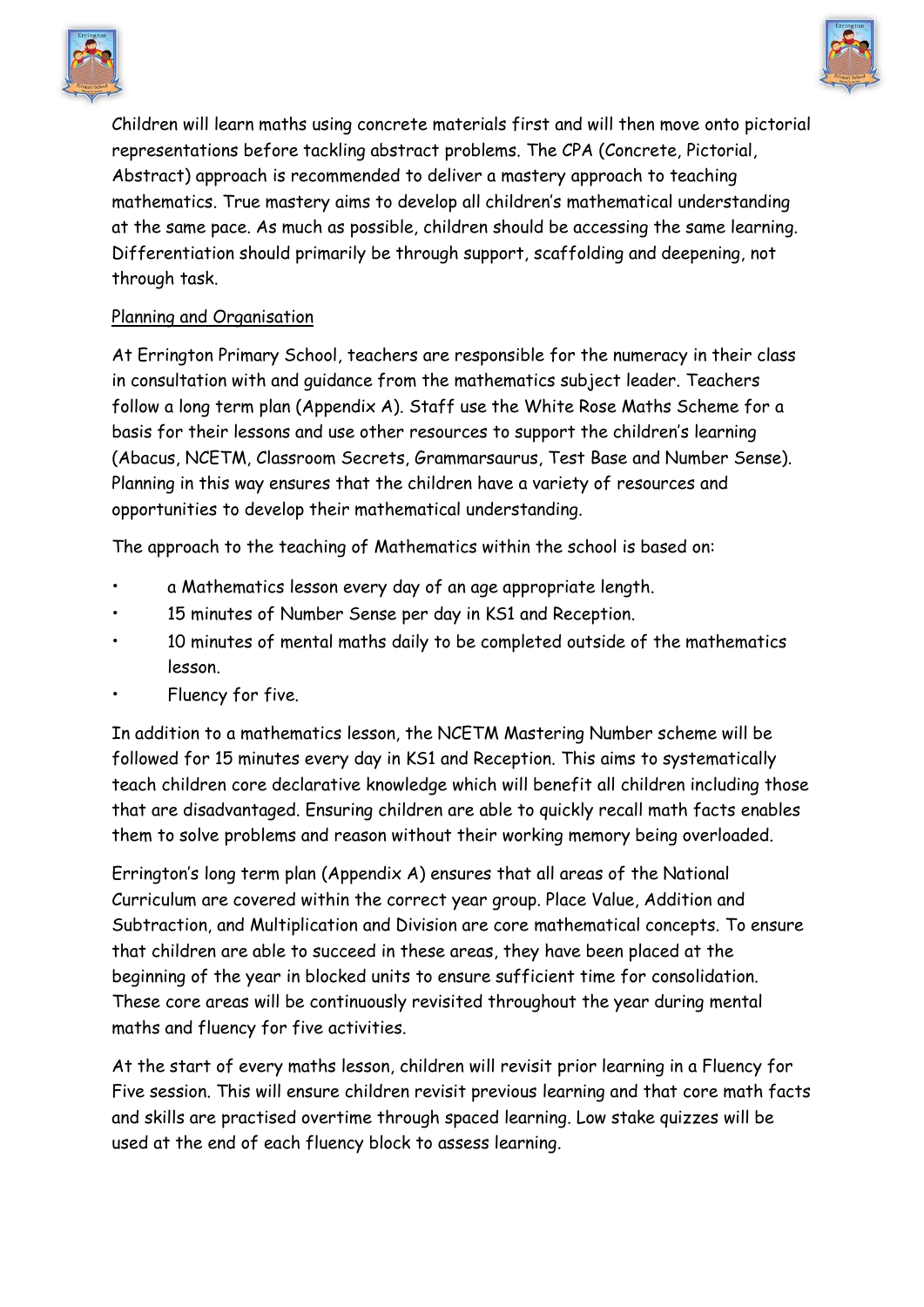



#### **Assessment and Record Keeping**

The work set, combined with a scrutiny of children's recorded work over the previous weeks, helps to review how well children have taken in the topics taught and identifies any remaining misconceptions. Assessment for learning is embedded in the teaching of Mathematics and teachers use this effectively to quickly identify areas of difficulty and inform planning.

#### Formal Assessment

Regular assessment in mathematics is important to identify where children are on their mathematic learning journey and as a diagnostic tool to identify areas of development and gaps within subject knowledge.

Teachers level all pupils towards the end of each term using a combination of evidence from recorded work, end of Key Stage SATs, End of Topic Assessments and End of Term Assessments using Errington's Mathematics Assessment document found on the website. NTS Assessments are analysed termly and are used to inform future planning and identify learning gaps.

#### **Inclusion**

All teaching and non-teaching staff at Errington are responsible for ensuring that all pupils, irrespective of ability, ethnic origin, belief and social circumstances, have access to the whole curriculum and opportunities to make the greatest progress possible in all areas of the curriculum while at this school.

Children with special educational needs will be taught within the daily mathematics lesson and are able to take part at their level through a range of support mechanisms such as adults, activities and resources. However, we recognise this is not always possible, teachers will plan for SEN children who will work with their one-to-one support to access the level of maths appropriate to them. This will be reflected in a child's SEN Support Plan. When additional support staff are available to support groups or individual children, they may withdraw small groups to provide intervention.

Within the daily Mathematics lesson teachers not only provide activities to support children who find Mathematics difficult, but also activities that provide appropriate challenges for children who are high achievers or gifted and talented in Mathematics.

#### **Homework**

Teachers, at their discretion, may provide parents and carers with opportunities to work with their children at home. These activities may only be brief but are valuable in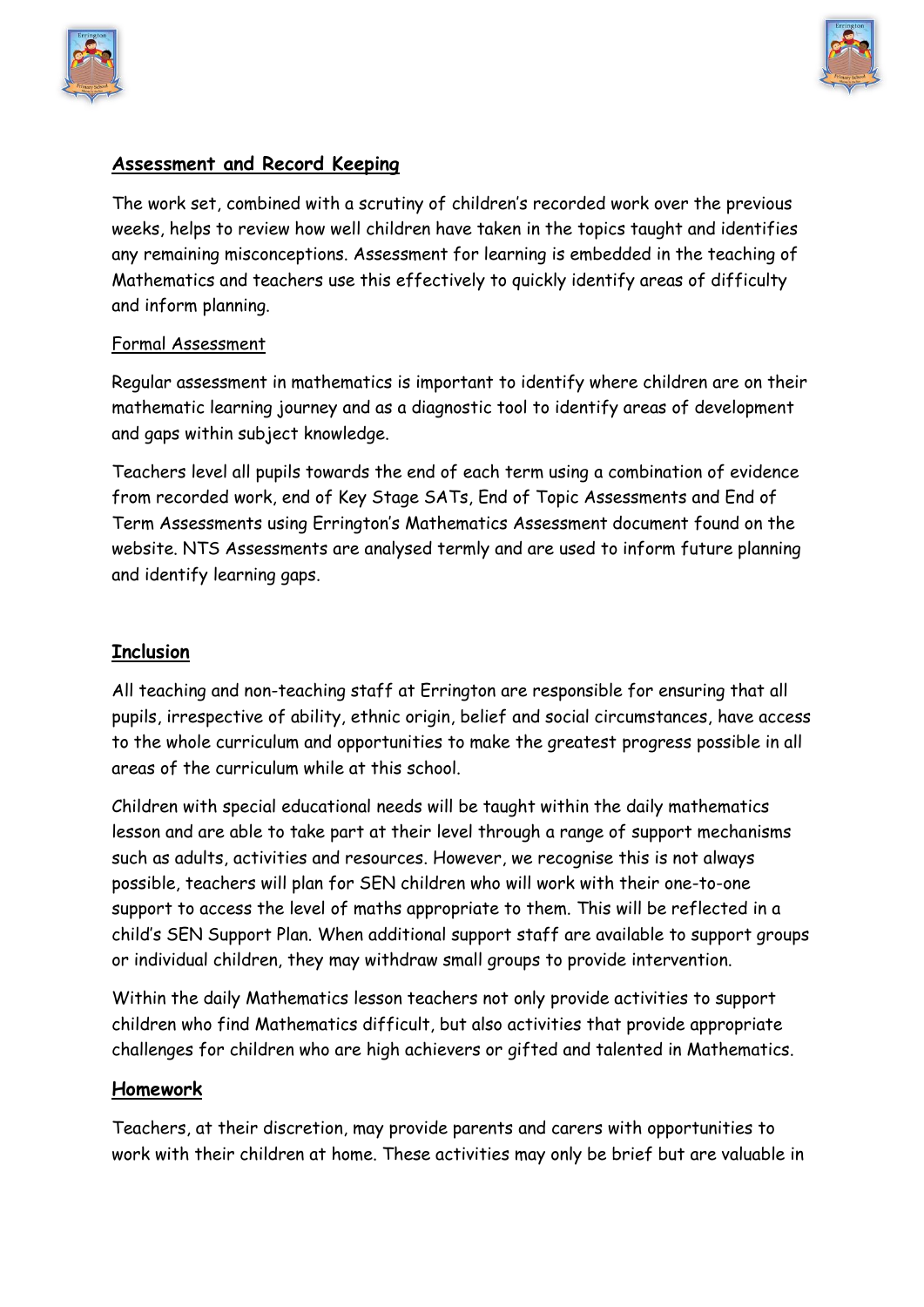



promoting children's learning in Mathematics. Children have the opportunity at home to access 'Times Tables Rockstars', 'NumberBots', 'Active Learn' and 'Century'.

#### **Role of Subject Leader**

- To take the lead in policy development
- To support colleagues.
- To monitor progress in Mathematics –scrutiny of work, analysis of formal assessment data.
- To take responsibility for the choice, purchase and organisation of resources for Mathematics, in consultation with colleagues.
- To be familiar with current thinking concerning the teaching of Mathematics, and to disseminate.

#### **Review**

The mathematics policy will be reflected in our practise. The policy will be reviewed September 2022.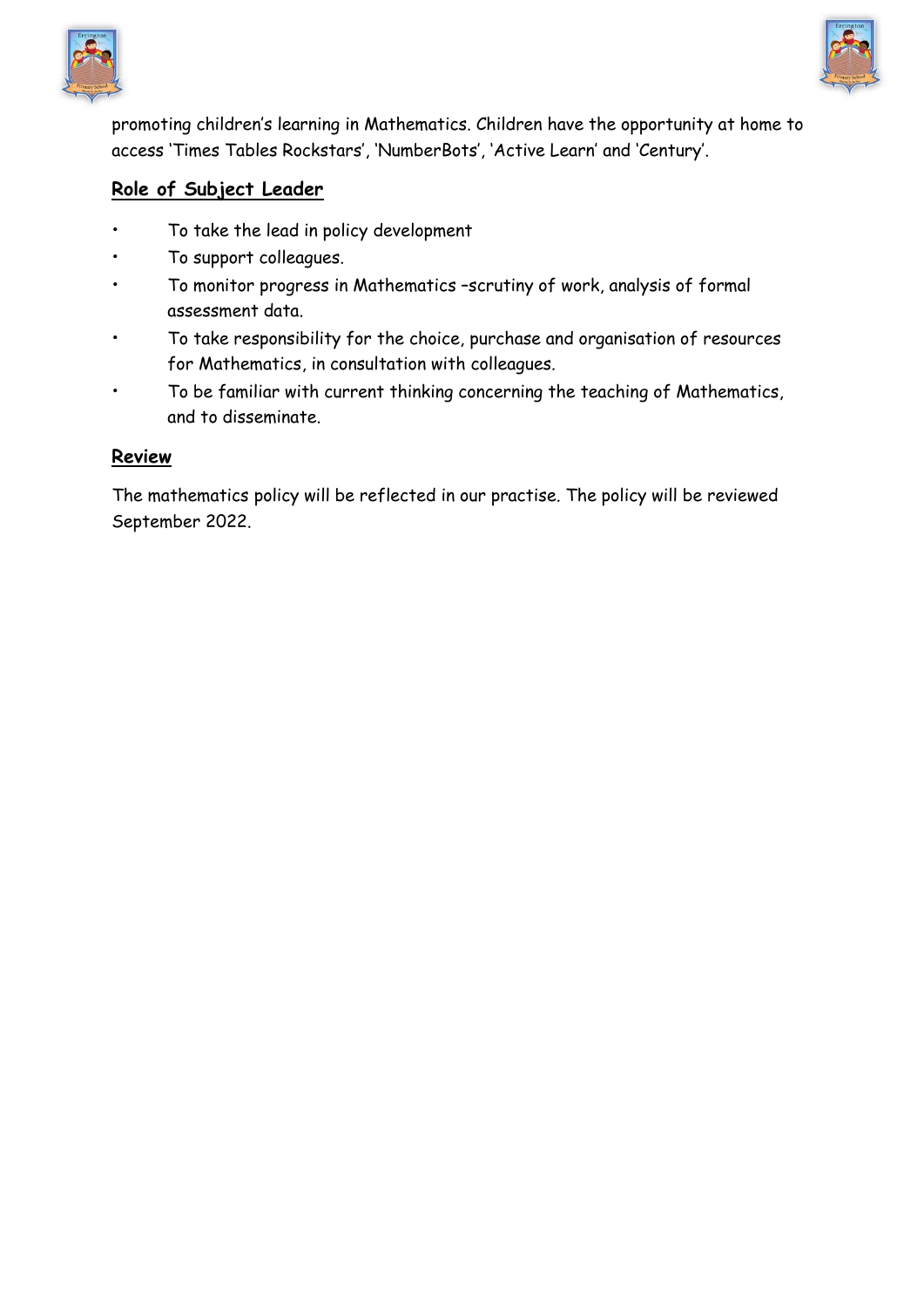



### **Appendix A**

|        |        |                                                                                                                                                         |        |                                                                                                                                                                                                               |        |        | <b>Reception Maths Timetable</b> |                                                                                                                                                                                                                                |        |                                                                                                                                                                                                 |         |         |
|--------|--------|---------------------------------------------------------------------------------------------------------------------------------------------------------|--------|---------------------------------------------------------------------------------------------------------------------------------------------------------------------------------------------------------------|--------|--------|----------------------------------|--------------------------------------------------------------------------------------------------------------------------------------------------------------------------------------------------------------------------------|--------|-------------------------------------------------------------------------------------------------------------------------------------------------------------------------------------------------|---------|---------|
|        | Week 1 | Week 2                                                                                                                                                  | Week 3 | Week 4                                                                                                                                                                                                        | Week 5 | Week 6 | Week 7                           | Week 8                                                                                                                                                                                                                         | Week 9 | Week 10                                                                                                                                                                                         | Week 11 | Week 12 |
| Autumn |        | Getting to Know<br>Уои<br>Routines, rules and introducing areas of<br>the provision.                                                                    |        | Just Like Me!<br>Matching and sorting objects.<br>Comparing amounts, saying which has<br>fewer or fewest using a 5 frame. Use<br>of language to state how big, tall, small<br>something is. Creating patters. |        |        |                                  | Place Value<br>It's Me 123!<br>Representing, comparing and<br>composition of the numbers 1,2 and 3.<br>Triangles have 3 sides. Circles have one<br>curved side. Spatial awareness, next<br>to, inside and out, over and under. |        | Numbers to 5<br>Night and Day!<br>Count and subitise numbers to 5.<br>Matching number of objects to the<br>digit. One more and one less. Shapes<br>with 4 sides.<br>Ordering events of the day. |         |         |
| Spring |        | Alive In Five<br>Comparing and composition of numbers<br>to 5. Introduce 0.<br>Comparing Mass (heavy/light) and<br>Capacity (full, empty, nearly empty) |        | Growing 6,7,8<br>Composition and comparing numbers to<br>8. Comparing 2 groups of quantities.<br>One more and one less. Making pairs.<br>Comparing height and length.<br>Days of the week.                    |        |        |                                  | Building 9 and 10<br>Composition and comparing numbers to<br>10. Ordering numbers to 10.<br>Counting backwards from 10.<br>Patter and 3D shapes.                                                                               |        | Numbers to 10<br>Comparing and ordering numbers to 10.<br>Composition of numbers to 10.<br>Subitising numbers to 5.                                                                             |         |         |
| Summer |        | To 20 and beyond<br>Ordering and comparing numbers to 20.<br>Counting to 20.<br>Missing numbers and number bonds.<br>Matching and naming shapes.        |        | <b>First Then Now</b><br>Counting on, adding more and taking<br>away.<br>Recognising shapes and making<br>patterns.                                                                                           |        |        |                                  | Find my Pattern<br>Doubling and sharing.<br>Even and odd numbers.                                                                                                                                                              |        | On the Move<br>Subitising numbers.<br>Patterns<br>Comparing length and height - longest<br>shortest, tallest, smallest.                                                                         |         |         |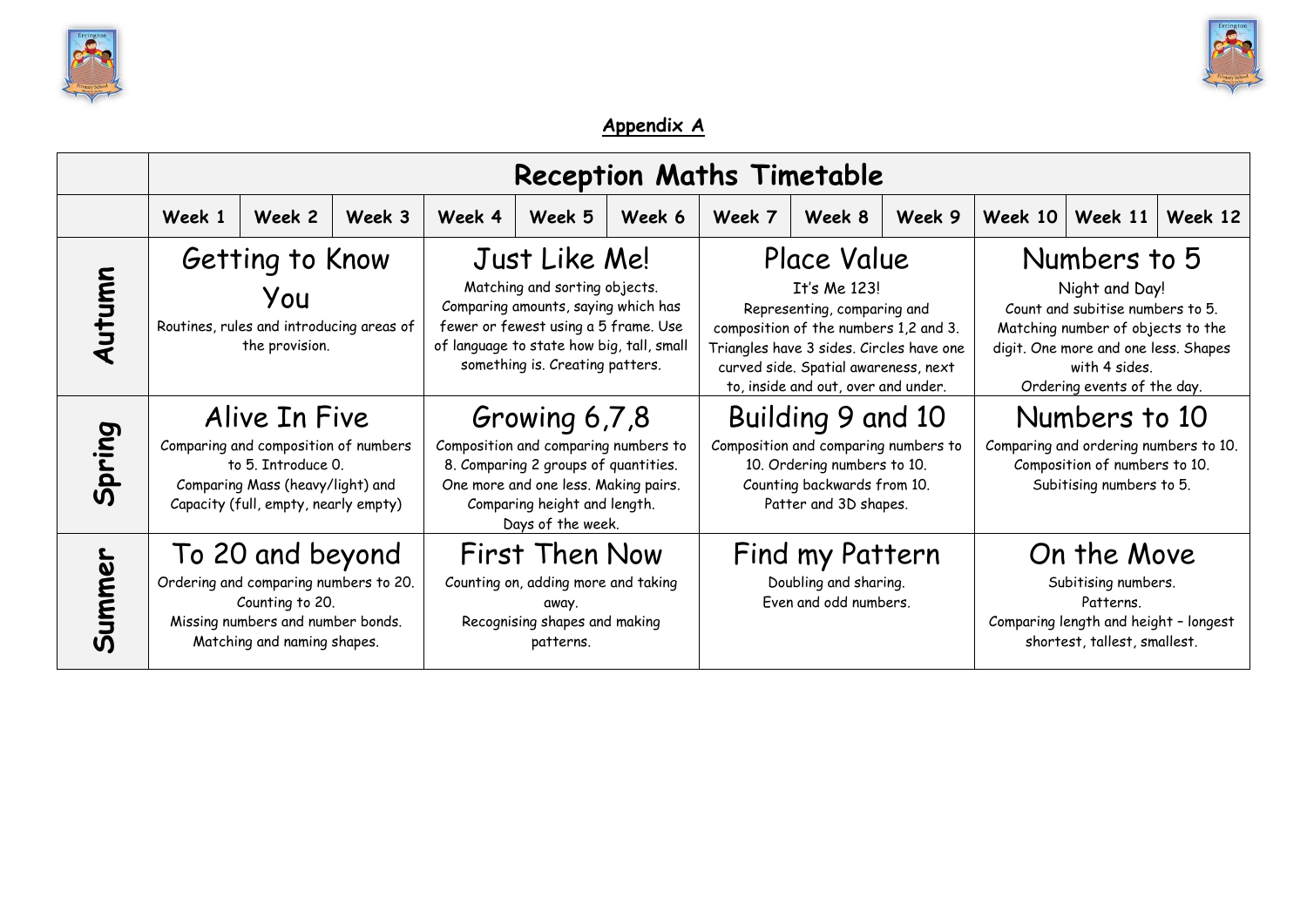



|        |                                                                                                                                                                                                                                                                                                                      |                        |        |                                                                                                                       |                                                  |                                                          | Year 1 Maths Timetable                                                                                                  |        |                                                                                                                                                          |                   |                                                                                                         |                                                                                       |
|--------|----------------------------------------------------------------------------------------------------------------------------------------------------------------------------------------------------------------------------------------------------------------------------------------------------------------------|------------------------|--------|-----------------------------------------------------------------------------------------------------------------------|--------------------------------------------------|----------------------------------------------------------|-------------------------------------------------------------------------------------------------------------------------|--------|----------------------------------------------------------------------------------------------------------------------------------------------------------|-------------------|---------------------------------------------------------------------------------------------------------|---------------------------------------------------------------------------------------|
|        | Week<br>1                                                                                                                                                                                                                                                                                                            | Week<br>$\mathfrak{p}$ | Week 3 | Week 4                                                                                                                | Week 5                                           | Week 6                                                   | Week 7                                                                                                                  | Week 8 | Week 9                                                                                                                                                   | <b>Week</b><br>10 | Week 11                                                                                                 | Week<br>12                                                                            |
| Autumn | Addition and<br>Place Value<br>Numbers to 10 then 20.<br>Subtraction<br>Ordering numbers, comparing<br>numbers, counting one more and<br>Introducing '+' symbol, part whole model,<br>one less and ordinal numbers.<br>number bonds 5,6,7,8. Adding 1,2 and 3,<br>Subtraction by crossing out and removing<br>items. |                        |        |                                                                                                                       |                                                  |                                                          | Shape<br>Naming and<br>identifying 2D and<br>3D shapes.                                                                 |        | Place Value<br>Comparing and<br>ordering numbers.<br>Making teen numbers.                                                                                | Consolidation     | Addition and<br>Subtraction<br>Fact families<br>Comparing number<br>sentences<br>Finding the difference |                                                                                       |
| Spring | Place Value<br>Counting forwards and backwards<br>to 50/100.<br>Writing, reading and making 2-<br>digit numbers. Understanding 2-<br>digit numbers are tens and ones.<br>One more and one less than<br>numbers to 50/100.                                                                                            |                        |        | Addition and<br>Subtraction<br>Revise number bonds<br>Add by counting on<br>Subtraction crossing not<br>crossing 10s. |                                                  | Length<br>and<br>Height<br>Comparing<br>and<br>measuring | Multiplication<br>and Division<br>Counting in 2s, 5s and 10s.<br>Doubling and halving numbers.<br>Using coins to count. |        | Measures<br>Weight and<br>Mass<br>Comparing mass.<br>Mass problems<br><b>Recapping measuring</b><br>length and height.<br>Writing results in a<br>table. |                   | Consolidation                                                                                           | $Ad +$<br>$\mathsf S$<br>Subtract<br>crossing<br>$10s$ .<br>Review<br>counting<br>on. |
| Summer | Place<br>Value<br>(Within 100)<br>Comparing numbers<br>1 more/1 less. 10<br>more/10 less                                                                                                                                                                                                                             |                        |        | Multiplication<br>and Division<br>Recap counting in 2s,5s<br>and 10s.<br>Making arrays<br>Sharing equal groups        | Fractions<br>Finding a half<br>Finding a quarter |                                                          | Position<br>and<br>Direction<br>Turns<br>Recap shapes and<br>use them to turn                                           |        | Time<br>Dates and reading a<br>calendar.<br>Telling the time to the<br>hour/half past.                                                                   | Consolidation     | Money<br>Money -<br>coins and<br>adding them                                                            | Add +<br>Sub<br>Addition and<br>subtraction<br>recap                                  |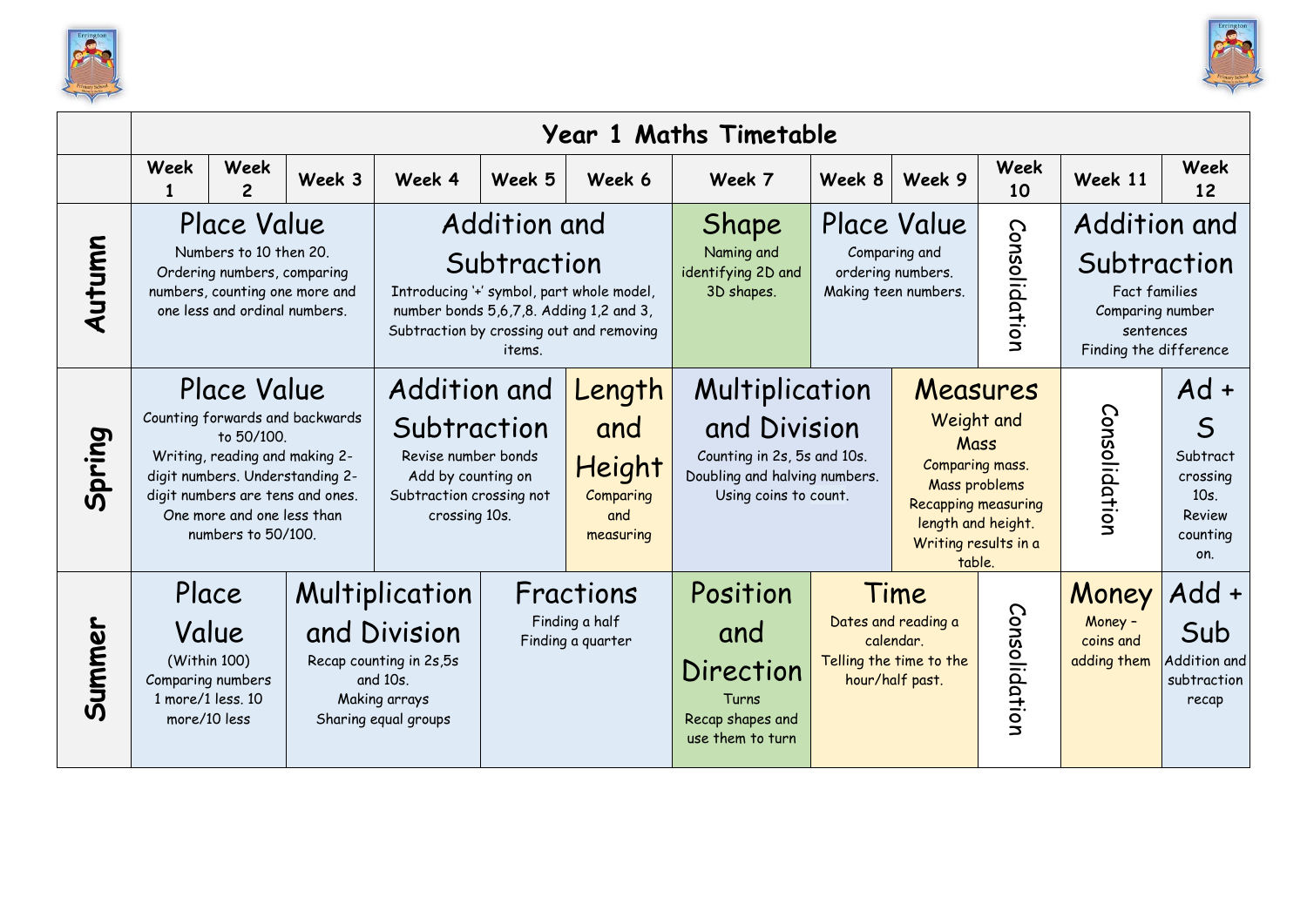



|        |                                                                                                                                                                                                                                                                                      |                                                                                                                                                                                                                                             |        |                                                                                                                                                                                                                                                |                                                                                                                                 |                                                                                                                             | Year 2 Maths Timetable                                                                                                                                                                                                                                                     |                                                                        |                                                                                           |                                                                                    |                                                                                                 |                                                                                                               |
|--------|--------------------------------------------------------------------------------------------------------------------------------------------------------------------------------------------------------------------------------------------------------------------------------------|---------------------------------------------------------------------------------------------------------------------------------------------------------------------------------------------------------------------------------------------|--------|------------------------------------------------------------------------------------------------------------------------------------------------------------------------------------------------------------------------------------------------|---------------------------------------------------------------------------------------------------------------------------------|-----------------------------------------------------------------------------------------------------------------------------|----------------------------------------------------------------------------------------------------------------------------------------------------------------------------------------------------------------------------------------------------------------------------|------------------------------------------------------------------------|-------------------------------------------------------------------------------------------|------------------------------------------------------------------------------------|-------------------------------------------------------------------------------------------------|---------------------------------------------------------------------------------------------------------------|
|        | Week 1                                                                                                                                                                                                                                                                               | Week 2                                                                                                                                                                                                                                      | Week 3 | Week 4                                                                                                                                                                                                                                         | Week 5                                                                                                                          | <b>Week</b><br>6                                                                                                            | Week 7                                                                                                                                                                                                                                                                     | Week<br>8                                                              | Week 9                                                                                    | Week<br>10                                                                         | Week 11                                                                                         | Week 12                                                                                                       |
| Autumn | backwards. Reading and writing numbers                                                                                                                                                                                                                                               | Place Value<br>Counting to 100 forwards and<br>to 100.<br>Ordering numbers.<br>Tens and ones within 50 then 100.<br>Tens and ones part whole model.<br>Representing numbers to 100.<br>Recap counting in 2s,5s and 10s.<br>Ordinal numbers. |        | Addition and<br>Subtraction<br>Fact families - addition and<br>subtraction bonds to 20.<br>Comparing number sentences,<br>Bonds to 100 (tens).<br>Adding and subtracting ones.<br>10 more and 10 less.<br>Adding a 1-digit and 2-digit number. |                                                                                                                                 |                                                                                                                             | Mul<br>Money<br>Recognising coins and notes.<br>+ Div<br>Counting money.<br>Adding money.<br>Counting<br>in $2,5s$<br>Making amounts.<br>and 10s.<br>Comparing money.<br>Finding the total and the<br>Making<br>difference of money. Solving<br>arrays.<br>money problems. |                                                                        |                                                                                           | Consolidation                                                                      | Shapes<br>Recognising<br>and<br>identifying 2D<br>and 3D<br>shapes.<br>Properties of<br>shapes. | Time<br>Recap telling the<br>time to hour/half<br>past.<br>Tell time to<br>quarter past and<br>quarter too.   |
| Spring | Addition and<br>Place<br>Value<br>Subtraction<br>Adding/subtracting 1-digit<br>Partitioning<br>and 2-digit numbers.<br>numbers<br>Adding/subtracting two 2-<br>Place value<br>additions.<br>digit numbers.<br>Number bonds to 100<br>Ordering<br>Add three small numbers<br>numbers. |                                                                                                                                                                                                                                             |        |                                                                                                                                                                                                                                                | Multiplication<br>and Division<br>Multiplying by 2,5 and 10.<br>Diving by 2,5 and 10.                                           | <b>Statistics</b><br>Tally chards, pictograms and<br>block diagrams.<br>Reading tables with a key<br>presenting 2,5 and 10. | Add<br>Fractions<br>Finding a half and a<br>quarter of shapes and<br>a quantity.<br>Subt<br>Finding a third.<br>Add and<br>Equivalent fractions.<br>subtract<br>2-digit<br>numbers.                                                                                        |                                                                        | Consolidation                                                                             | Mult +<br>Div<br>Doubling<br>Odd and even<br>numbers<br>Dividing by 2,5<br>and 10. |                                                                                                 |                                                                                                               |
| Summer | Length and height using standard and<br>Read scales on a thermometer in 2s,5s                                                                                                                                                                                                        | Measurement<br>non-standard units.<br>Compare lengths and heights.<br>Measure weight and mass. Compare<br>volumes.<br>and 10s.                                                                                                              |        | $Add +$<br>Sub<br>Missing<br>number<br>problems.                                                                                                                                                                                               | Shape<br>Recap naming<br>and<br>identifying<br>properties of<br>2D and 3D<br>shapes Line<br>of symmetry.<br>Making<br>patterns. | Time<br>Tell the<br>time to 5<br>minutes.                                                                                   | Position<br>and<br>Direction<br>Describe position<br>and movement.<br>Describe turns.                                                                                                                                                                                      | Add +<br>Sub<br>. Adding<br>and<br>subtracting<br>$2$ -dig<br>numbers. | Mult<br>+ Div<br>Mut and<br>Divide by<br>2,5 and<br>10 <sub>1</sub><br>Count in<br>$3s$ . | Consolidatior<br><b>SA</b><br>$\overline{5}$                                       | Fract<br>Count in<br>fractions.<br>Finding three<br>quarters of a<br>shape or<br>amount.        | Place<br>Value<br>Compare 2-<br>digit numbers.<br>Number bonds<br>to 100.<br>Place value of<br>3-dig numbers. |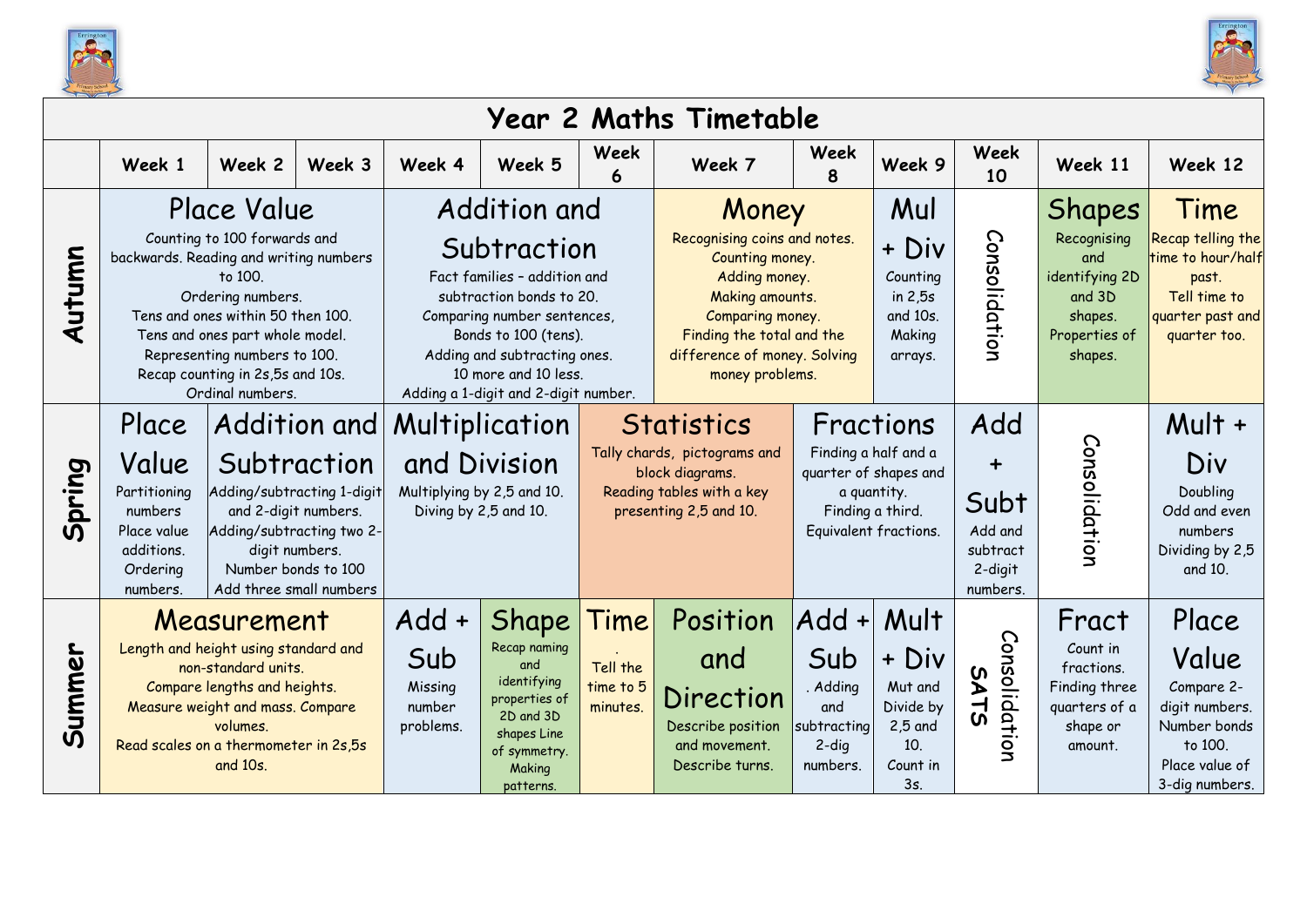



|        |                                                                                      |                                                                                                                                                                                                                                                                                                                    |                                                    |                                                                                                                                                            |                                                                                     | <b>Year 3 Maths Timetable</b>                                                                                                           |                                                                                                                                                                  |                                                                                                               |                                                                                                                          |            |               |                                                                                         |
|--------|--------------------------------------------------------------------------------------|--------------------------------------------------------------------------------------------------------------------------------------------------------------------------------------------------------------------------------------------------------------------------------------------------------------------|----------------------------------------------------|------------------------------------------------------------------------------------------------------------------------------------------------------------|-------------------------------------------------------------------------------------|-----------------------------------------------------------------------------------------------------------------------------------------|------------------------------------------------------------------------------------------------------------------------------------------------------------------|---------------------------------------------------------------------------------------------------------------|--------------------------------------------------------------------------------------------------------------------------|------------|---------------|-----------------------------------------------------------------------------------------|
|        | Week 1                                                                               | Week 2                                                                                                                                                                                                                                                                                                             | Week 3                                             | Week 4                                                                                                                                                     | Week 5                                                                              | Week 6                                                                                                                                  | Week 7                                                                                                                                                           | Week 8                                                                                                        | Week 9                                                                                                                   | Week<br>10 | Week<br>11    | Week 12                                                                                 |
| Autumn | numbers. Knowing the place value of 3-digit                                          | Place Value<br>Represent numbers to 100 identifying the<br>tens and the ones.<br>Part whole - tens and ones.<br>Find 1, 10 and 100 more or less.<br>Counting in 100s to 1000.<br>Representing and partitioning 3-digit<br>numbers.<br>Comparing and ordering 3-digit numbers.<br>Count in 50s.<br>Roman numberals. |                                                    |                                                                                                                                                            | Recap adding and subtracting 1s.<br>from 3-digit numbers.<br>Add and subtract 100s. | <b>Addition and Subtraction</b><br>Add and subtract 1-digit, and 2-digit numbers to and                                                 | Multiplication and<br><b>Division</b><br>Recap multiplying and dividing by 2, 5 and<br>Multiply and divide by 3 and 4.<br>Patterns and links between the 2 and 4 | Consolidation                                                                                                 | <b>Shape</b><br>Recap 3D and 2D<br>shapes.<br>Turns and angles.<br>Comparing and<br>drawing angles.<br>Making 3D shapes. |            |               |                                                                                         |
| Spring | <b>Addition and</b><br>Subtraction<br>Adding and subtracting two<br>3-digit numbers. |                                                                                                                                                                                                                                                                                                                    |                                                    | Multiplication<br>and Division<br>Recap multiplying and<br>dividing by 3 and 4.<br>Multiply by 8 and show<br>patterns between the 4 and<br>8 times tables. | Money<br>Recap<br>counting<br>money. Add<br>and subtract<br>money.<br>Give change.  | <b>Statistics</b><br>Drawing and<br>interpreting tally<br>charts, pictograms,<br>bar charts and<br>tables.                              | <b>Calculating and measuring</b><br>the perimeter.                                                                                                               | Measurement<br>Measure lengths using<br>$m/cm/mm$ .<br>Add and subtract lengths.                              | Fractions<br>Finding half/quarter<br>and a third.<br>Equivalent fractions.                                               |            | Consolidatior | Mult/<br>Div<br>Multiply 2-<br>digit by 1-<br>digit<br>numbers.                         |
| Summer | Multiplication<br>and Division<br>Multiply and divide 2-digit<br>by 1-digit.         |                                                                                                                                                                                                                                                                                                                    | Counting in tenths.<br>Add and subtract fractions. | Fractions<br>Fractions on a number line.<br><b>Equivalent fractions</b><br>Compare and order<br>fractions                                                  |                                                                                     | Time<br>Recap telling the time to 5 minutes.<br>Tell the time to a minute.<br>24 hour clock.<br>Roman numeral clock and the<br>symbols. | Compare volume.                                                                                                                                                  | Measurement<br>Measure and compare mass.<br>Add and subtract mass.<br>Measure capacity.<br>Recap temperature. | Mult/<br>Consolidatio<br>Div<br>Divide with<br>remainders<br>Mult/divid<br>2-digit by<br>$\mathbf{z}$<br>1-digit.        |            |               | Add and<br>Subtract<br>Add and subtract two<br>3-digit numbers using<br>formal methods. |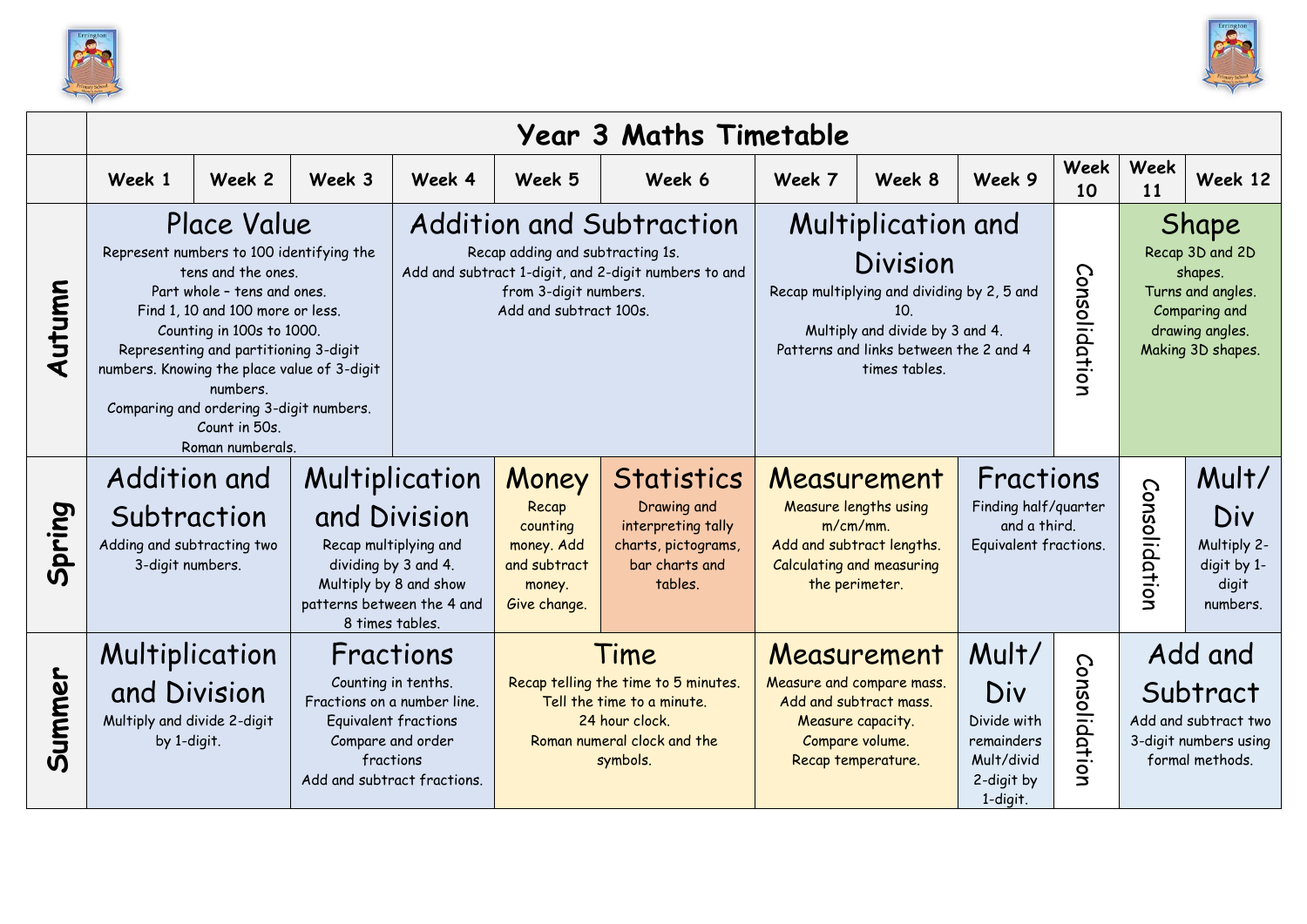



|                         |                                                                                                                                       |                                                                                                                                                                                                                         |                                                                            |                                                                                                                                     |                                                                                                                                                            |        | <b>Year 4 Maths Timetable</b>                                                                                                                                                           |                                           |                                                                                                                                                                  |               |                                                                                                                                                            |                                                 |
|-------------------------|---------------------------------------------------------------------------------------------------------------------------------------|-------------------------------------------------------------------------------------------------------------------------------------------------------------------------------------------------------------------------|----------------------------------------------------------------------------|-------------------------------------------------------------------------------------------------------------------------------------|------------------------------------------------------------------------------------------------------------------------------------------------------------|--------|-----------------------------------------------------------------------------------------------------------------------------------------------------------------------------------------|-------------------------------------------|------------------------------------------------------------------------------------------------------------------------------------------------------------------|---------------|------------------------------------------------------------------------------------------------------------------------------------------------------------|-------------------------------------------------|
|                         | Week 1                                                                                                                                | Week 2                                                                                                                                                                                                                  | Week 3                                                                     | Week 4                                                                                                                              | Week 5                                                                                                                                                     | Week 6 | Week 7                                                                                                                                                                                  | Week 8                                    | Week 9                                                                                                                                                           | Week<br>10    | Week 11                                                                                                                                                    | Week 12                                         |
| Autumn                  |                                                                                                                                       | Place Value<br>Recap numbers to 1000.<br>Recap place value of 100s, 10s and 1s.<br>Rounding to the nearest 10 and 100.<br>Partitioning 4-digit numbers.<br>Find 1,10,100 more or less.<br>Compare and ordering numbers. |                                                                            |                                                                                                                                     | Addition and<br>Subtraction<br>Add and subtract 1,10,100 and 1000.<br>Add and subtract two 3-digit<br>numbers.<br>Add and subtract two 4-digit<br>numbers. |        | Measurement<br>Equivalent lengths - m/cm<br>and mm/cm.<br>Introduce kilometres.<br>Add and subtract lengths.<br>Measure perimeter.                                                      |                                           | Mult/<br>Div<br>Multiply and<br>divide by 10<br>and 100.<br>Recap 3, 4<br>and 8 times<br>tables.                                                                 | Consolidation | Multiplication<br>and Division<br>Multiply and divide by 3, 6 and<br>9 showing the patterns and<br>relationship between them.<br>Multiply and divide by 7. |                                                 |
| pring<br>$\overline{M}$ | Place<br>Value<br>Negative<br>numbers.<br>Roman<br>numerals.                                                                          | Add/<br>Subt<br>Adding and<br>subtracting<br>two 4-digit<br>numbers<br>Finding<br>missing<br>numbers                                                                                                                    | Area<br>Counting<br>squares.<br>Find the area<br>of rectilinear<br>shapes. | Multiply and<br><b>Divide</b><br>11 and 12 times tables.<br>Factor pairs<br>Multiply 3 numbers.<br>Multiply 2-digit by 1-<br>digit. |                                                                                                                                                            |        | Fractions<br>Recap unit and non-unit fractions. What<br>is a fraction.<br>Counting in tenths.<br>Equivalent fractions.<br>Adding and subtracting fractions.<br>Fractions of a quantity. |                                           | Decimals<br>Tenths and hundredths.<br>Tenths on a number line.<br>Divide 1-digit by 10 and<br>2-digit by 100.<br>Place value of decimals<br>on place value frid. |               | Consolidation                                                                                                                                              | Stat<br>Interpreting<br>charts.<br>Line graphs. |
| Summer                  | Decimals<br>Recap bonds to 10 and 100.<br>Make a whole by adding<br>decimals.<br>Compare and order<br>decimals.<br>Rounding decimals. |                                                                                                                                                                                                                         | Mult/<br>Div<br>Recap times<br>tables.                                     | Money<br>Adding and subtracting<br>money. Finding change.<br>Estimating money.<br>Ordering money.                                   |                                                                                                                                                            |        | Geometry<br>Compare, order and<br>identify angles and turns.<br>Recap shapes describing<br>properties.<br>Position on a grid.                                                           | Mult/<br>Div<br>Recap<br>times<br>tables. | Time<br>Consolidation<br>Recap telling<br>time.<br><b>Converting 12</b><br>hour to 24<br>hour.<br><b>Years/months</b><br>weeks and<br>days.                      |               | Geometry<br>Classify quadrilaterals and<br>triangles based on properties.<br>Lines of symmetry.                                                            |                                                 |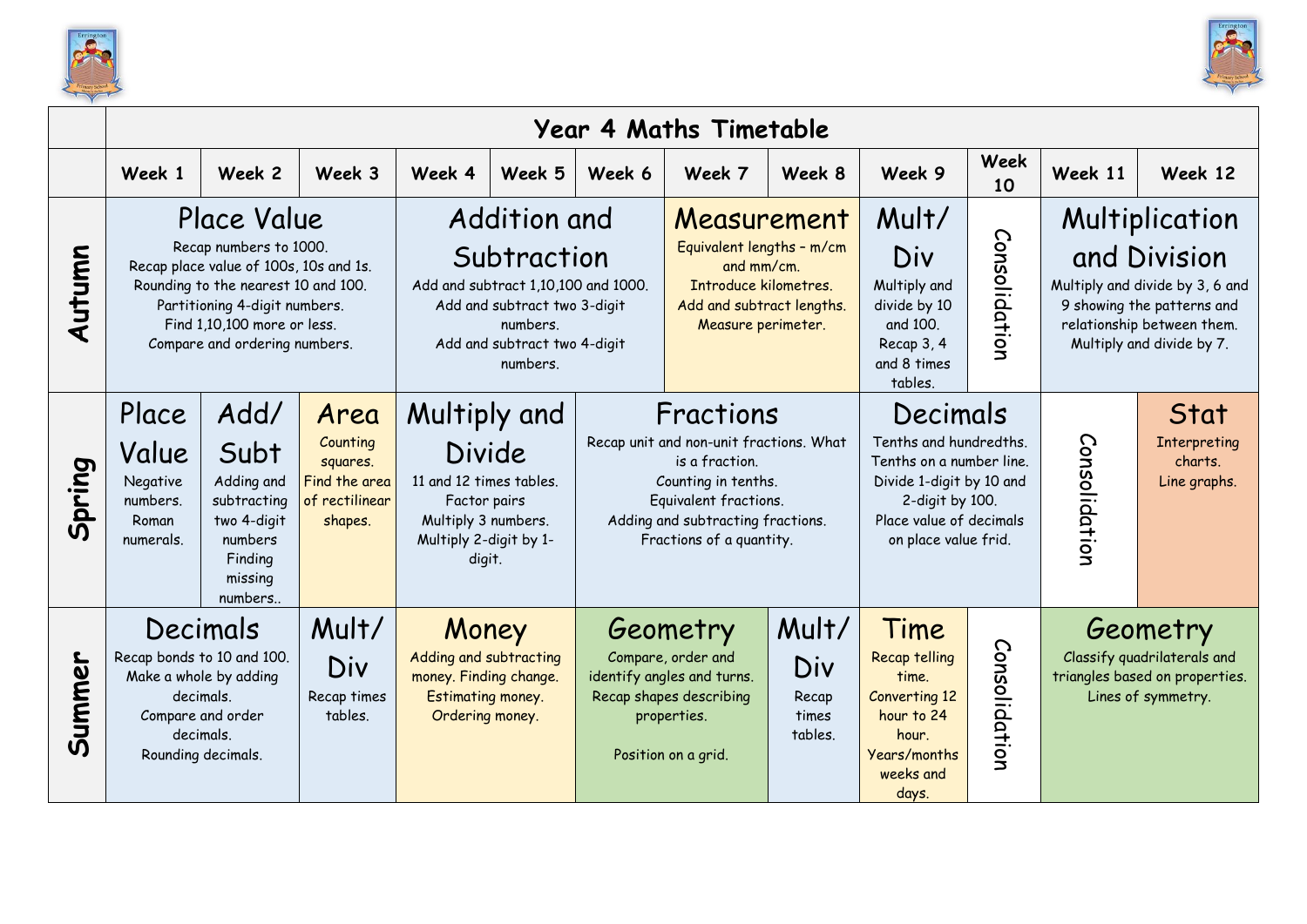



|        |                                                                                                                                                                                                                                                                                                                                        |                                                                                                                                                                                                                                                           |        |                                                                                                                                                                                                                                                                                      |        |                                                                                                                                                                                                                                                                                       | <b>Year 5 Timetable</b>                                                                                                                                                                                  |                                                                                                                                                                                   |                                                     |                                                                                                       |                                                                 |                                                                                                                                                                                                                                     |
|--------|----------------------------------------------------------------------------------------------------------------------------------------------------------------------------------------------------------------------------------------------------------------------------------------------------------------------------------------|-----------------------------------------------------------------------------------------------------------------------------------------------------------------------------------------------------------------------------------------------------------|--------|--------------------------------------------------------------------------------------------------------------------------------------------------------------------------------------------------------------------------------------------------------------------------------------|--------|---------------------------------------------------------------------------------------------------------------------------------------------------------------------------------------------------------------------------------------------------------------------------------------|----------------------------------------------------------------------------------------------------------------------------------------------------------------------------------------------------------|-----------------------------------------------------------------------------------------------------------------------------------------------------------------------------------|-----------------------------------------------------|-------------------------------------------------------------------------------------------------------|-----------------------------------------------------------------|-------------------------------------------------------------------------------------------------------------------------------------------------------------------------------------------------------------------------------------|
|        | Week 1                                                                                                                                                                                                                                                                                                                                 | Week 2                                                                                                                                                                                                                                                    | Week 3 | Week 4                                                                                                                                                                                                                                                                               | Week 5 | Week 6                                                                                                                                                                                                                                                                                | Week 7                                                                                                                                                                                                   | Week 8                                                                                                                                                                            | Week 9                                              | Week 10                                                                                               | Week 11                                                         | Week 12                                                                                                                                                                                                                             |
| Autumn |                                                                                                                                                                                                                                                                                                                                        | <b>Place Value</b><br>Recap 1000s, 100s, 10s and 1s.<br>Numbers and place value to 10,000<br>then 100,000 and then 1 million.<br>Compare and order numbers to 1<br>million.<br>Counting forward and backwards<br>with negative numbers.<br>Roman numerals |        | Subtraction<br>Add and subtract numbers<br>with more than 4 digits.<br>Round to estimate<br>answers and use inverse<br>operations.<br>Solve multi-step problems.                                                                                                                     |        | Addition and   Multiply and<br>Stat<br>Measu<br>Interpreting<br>Recap<br><b>Divide</b><br>charts and<br>Perimeter.<br>Multiplies, factors, prime<br>reading and<br>Calculate the<br>numbers, cube numbers<br>interpreting<br>area.<br>and square numbers<br>tables and<br>timetables. |                                                                                                                                                                                                          |                                                                                                                                                                                   |                                                     | Consolidation                                                                                         | Stat<br>Reading,<br>interpreting<br>and drawing<br>line graphs. | Mult/<br>Div<br>Multiply and<br>divide by 10,100<br>and 1000                                                                                                                                                                        |
| Spring | Add/<br>Multiply and<br>Divide<br>sub<br>Adding and<br>Recap multiply 1-digit by 2 and 3-<br>subtracting<br>digit numbers.<br>Multiply 4-digit by 1-digit.<br>more than<br>Multiply 2 and 3-digit by 2-digit.<br>4-digit<br>Recap divide 2/3-digit by 1-digit<br>numbers.<br>numbers.<br>Divide 4-digit by 1-digit with<br>remainders. |                                                                                                                                                                                                                                                           |        |                                                                                                                                                                                                                                                                                      |        |                                                                                                                                                                                                                                                                                       | Fractions<br>improper fractions.<br>Compare and order fractions.<br>Add and subtract fractions.<br>Add and subtract mixed numbers.<br>Calculate fractions of a quantity.<br>Using fractions as operators | Recap equivalent fractions and fractions greater than 1.<br>Convert improper fractions to mixed numbers and mixed numbers to<br>Multiply fractions and mixed numbers by integers. |                                                     | Deci<br>Decimals as<br>fractions.<br>Thousandths<br>as decimals.<br>Order and<br>compare<br>decimals. | Consolidatior                                                   | Perc<br>Understanding<br>percentages.<br>Percentages as<br>fractions and<br>decimals.<br>Equivalent<br>fractions/<br>decimals/<br>percentages.                                                                                      |
| Summer | Decimals<br>Adding and subtracting<br>decimals with the same<br>and with a different<br>number of decimal<br>places.                                                                                                                                                                                                                   |                                                                                                                                                                                                                                                           |        | Geometry: Shape<br>Recap identifying angels and comparing<br>and ordering angels.<br>Measure and draw angels with a<br>protractor.<br>Calculate angles on a straight line and<br>around a point.<br>Recap triangles and quadrilaterals.<br>Calculate angles in shapes.<br>3D shapes. |        | Posit + Dir<br>Recap describing<br>position and drawing on<br>a grid.<br>Position in the frst<br>quadrant. Translation<br>with coordinates.<br>Recap line of<br>symmetry. Reflection<br>with coordinates.                                                                             |                                                                                                                                                                                                          | Deci<br>Multiply and<br>divide<br>decimals by<br>10, 100 and<br>1000.                                                                                                             | Volume<br>Comparing<br>and<br>estimating<br>volume. | Consolidation                                                                                         |                                                                 | Measurement<br>Converting units of<br>measurement.<br>Convert: kilometres and<br>metres. Kilograms and grams.<br>Milligrams and grams.<br>Metric and imperial units.<br>Converting units of time.<br>Converting time on timetables. |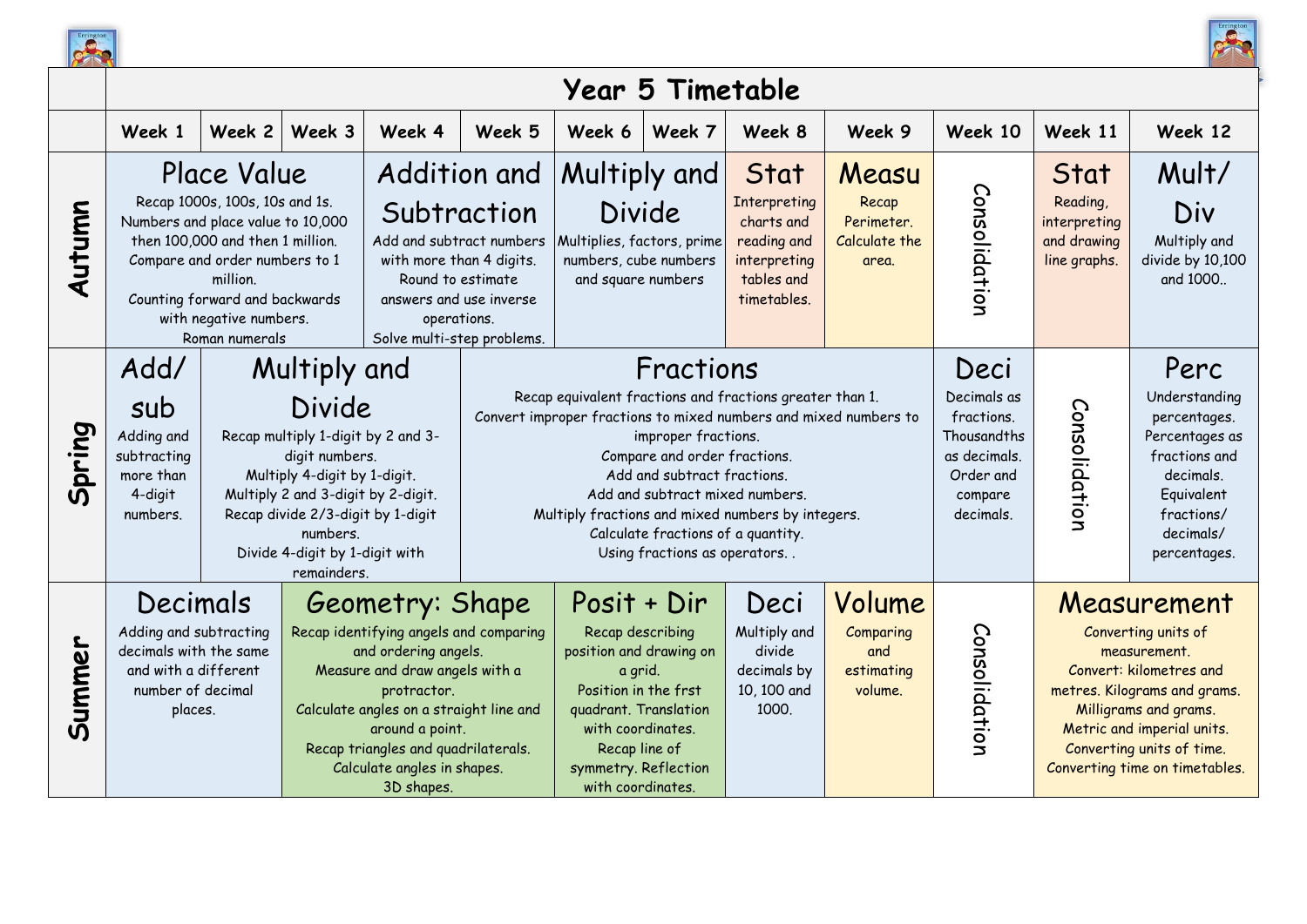



|        |                                                                                                                                             |                                                                               |                                                                                                                                                    |        |                                                                                             | Year 6 Timetable                                                                                                                                                                                                                                        |                                                                                                                                                                          |                                                                               |                                                                                                                                           |               |                                                                                                                                                                                         |                                                       |
|--------|---------------------------------------------------------------------------------------------------------------------------------------------|-------------------------------------------------------------------------------|----------------------------------------------------------------------------------------------------------------------------------------------------|--------|---------------------------------------------------------------------------------------------|---------------------------------------------------------------------------------------------------------------------------------------------------------------------------------------------------------------------------------------------------------|--------------------------------------------------------------------------------------------------------------------------------------------------------------------------|-------------------------------------------------------------------------------|-------------------------------------------------------------------------------------------------------------------------------------------|---------------|-----------------------------------------------------------------------------------------------------------------------------------------------------------------------------------------|-------------------------------------------------------|
|        | Week 1                                                                                                                                      | Week 2                                                                        | Week 3                                                                                                                                             | Week 4 | Week 5                                                                                      | Week 6                                                                                                                                                                                                                                                  | Week 7                                                                                                                                                                   | Week 8                                                                        | Week 9                                                                                                                                    | Week<br>10    | Week<br>11                                                                                                                                                                              | Week<br>12                                            |
| Autumn | 10,000,000.<br>Compare and order<br>numbers, Round<br>numbers.<br>Negative numbers.<br>Roman numerals.                                      | Place Value<br>Recognise the place<br>value of each digit in<br>numbers up to | Addition and<br>Subtraction<br>Add and subtract<br>numbers with more than<br>4-digits using the column<br>method.<br>Add and subtract<br>integers. |        |                                                                                             | Multiplication and<br>Division<br>Recap multiplying 2,3,4 -digit numbers<br>by 2-digit numbers.<br>Recap dividing 4-digit by 1-digit with<br>remainders. Short division, long division.<br>Recap factors, multiples, primer/cube<br>and square numbers. |                                                                                                                                                                          | $Pos +$<br>Direc<br>Four<br>quadrants.<br>Translations<br>and<br>reflections. | Frac<br>Recap<br>equivalent<br>fractions<br>and<br>simplifying<br>fractions.<br>Convert<br>improper<br>fractions<br>and mixed<br>numbers. | Consolidatior | Fractions<br>Fractions on a number<br>line, compare and order<br>fractions.<br>Add and subtract<br>fractions.<br>Multiply and divide<br>fractions by integers.<br>Fractions of amounts. |                                                       |
| Spring | Decimals<br>Multiply and divide<br>decimals by 10,100 and<br>1000<br>Multiply and divide<br>decimals by integers.<br>Decimals as fractions. |                                                                               | Percentages<br>Fractions to percentages.<br>Equivalent fractions,<br>decimals and<br>percentages.<br>Percentages of amounts.                       |        | Algebra<br>Forming expressions.<br>Substitution<br>Use formulae<br>Solve two step equations |                                                                                                                                                                                                                                                         | Measurement<br>Converting units: metric<br>measure and imperial<br>measures.<br>Area and perimeter.<br>Area of a triangle and a<br>parallelogram. Volume of a<br>cuboid. |                                                                               | Ratio<br>Ratio and fractions.<br>Calculating ratio.<br>Use scale factors.                                                                 |               | Consolidation                                                                                                                                                                           | Stat<br>Line<br>graphs and<br>pie charts.<br>The mean |
| Summer | Angles on a straight-<br>shapes.<br>Draw shapes and 3D                                                                                      | Shape<br>line and a point.<br>Missing angles in<br>nets accurately.           | <b>SATS</b><br>revision                                                                                                                            |        |                                                                                             |                                                                                                                                                                                                                                                         |                                                                                                                                                                          | Revision and consolidation                                                    |                                                                                                                                           | Consolidation |                                                                                                                                                                                         | Revision                                              |